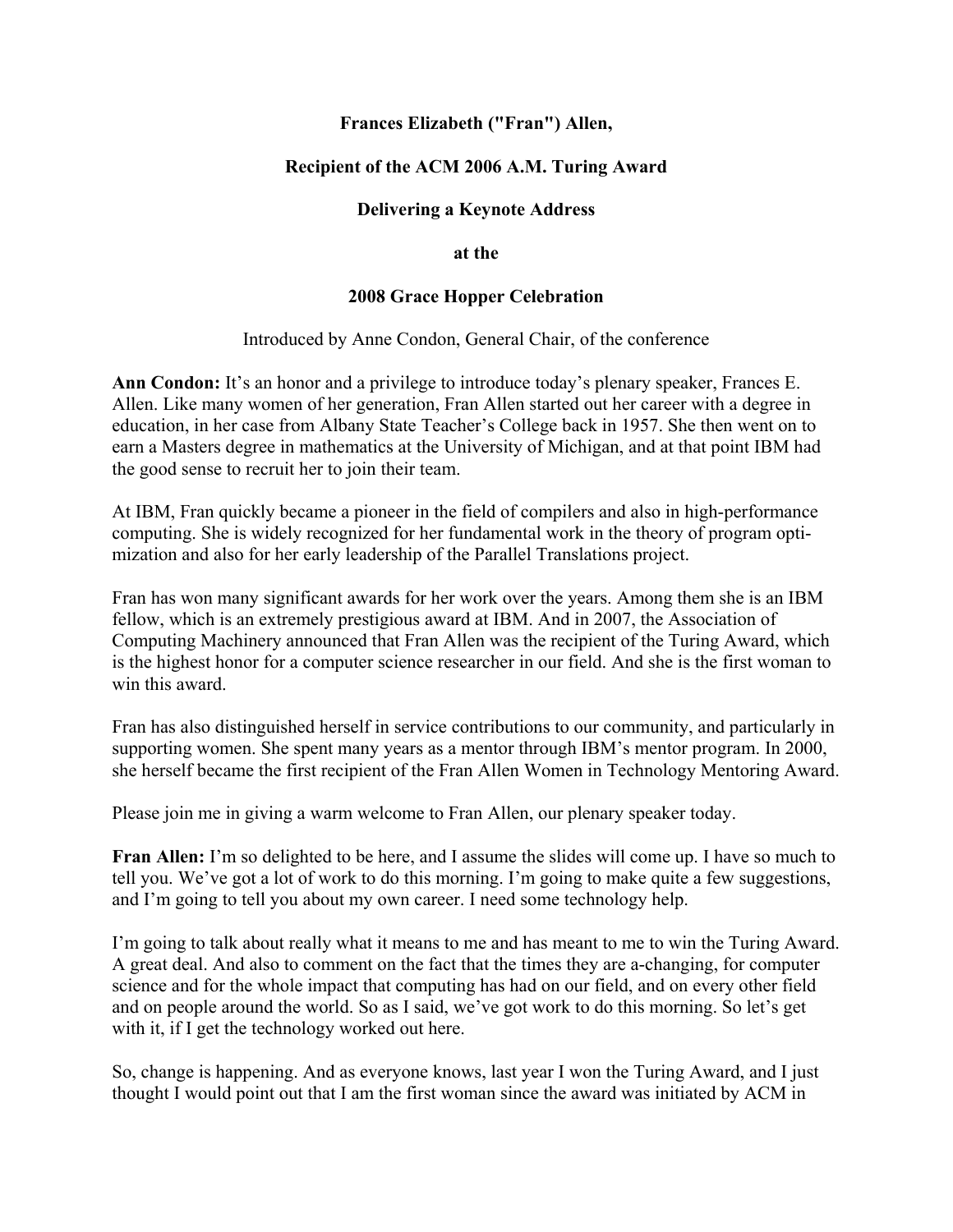1966, and there have been a total of 54 people who have received it. Now, I am deeply honored by that, but also deeply concerned. And I think we all should be very deeply concerned that more of the women in our field are not receiving, in my opinion, the awards that they deserve.

Anyway, before I get into my rants on some of that, and I really will try not to do a rant, I do want to talk about a number of things. There's a list of what I'm going to talk about. But since Anne has given such a nice introduction about my background before I joined IBM, I'm going to start with how I joined IBM.

IBM had a recruiting brochure in 1957. I didn't see it at the time when I was recruited at the University of Michigan, finishing up my Masters degree in mathematics. But I came across this quite a few years later, and I'm certain, or it's likely, that I was recruited as a result of IBM's expanding and its needing many people at that time, and looking for women. It's always had a great history of hiring women, and other minorities, of course, going way way back.

And this was, I want to point out, well before computer science. Computer science didn't exist when I started in '57, and it didn't come into existence until at least ten years later. And I'm going to come back to that point at some stage.

So the first project after I joined IBM, since I'd been a high school math teacher for a while and joined as a programmer, my manager decided that I should teach the new FORTRAN language, which had come out a few months before I had joined. And they were going to issue an edict that everybody, all the scientists in IBM research were going to have to use this language and give up on using Assembly language. And they had to take a course. So I was the teacher of the course and I had to learn FORTRAN and teach this unhappy class of scientists how to use it.

Well, the net of it was that I was enamored with the whole idea of using a high-level language and adopted— And I didn't realize I'd done it at the time, but over the years I've realized I adopted the goals that John Backus had set in establishing FORTRAN, for user productivity and problem performance. So that became the goals of my entire career in high-performance computing and compilers and computer languages for high-performance computing.

So there's some wonderful stories that go with that. But I want to move on quickly through this and talk about my next project, which was Stretch, again at IBM. You're going to get some IBM history here, some early history that's not very well-known. And in fact, because it isn't very well known (certainly the Stretch is not well-known for some reason) I'll tell a little bit about that. The Computer History Museum two or three weeks ago had an event in which Fred Brooks and I… (Fred was associated with the Stretch project, and I was associated with the Stretch project) and one other person, Harwood Kolsky did a sort of town hall meeting on that particular project.

Its goal, and this was set by the President of the company, was to be 100 times faster than anything that existed. Actually, the first one was built for Los Alamos. And computing at the time was still extremely primitive, and computers were primitive. And "stretch" was absolutely the right word for it.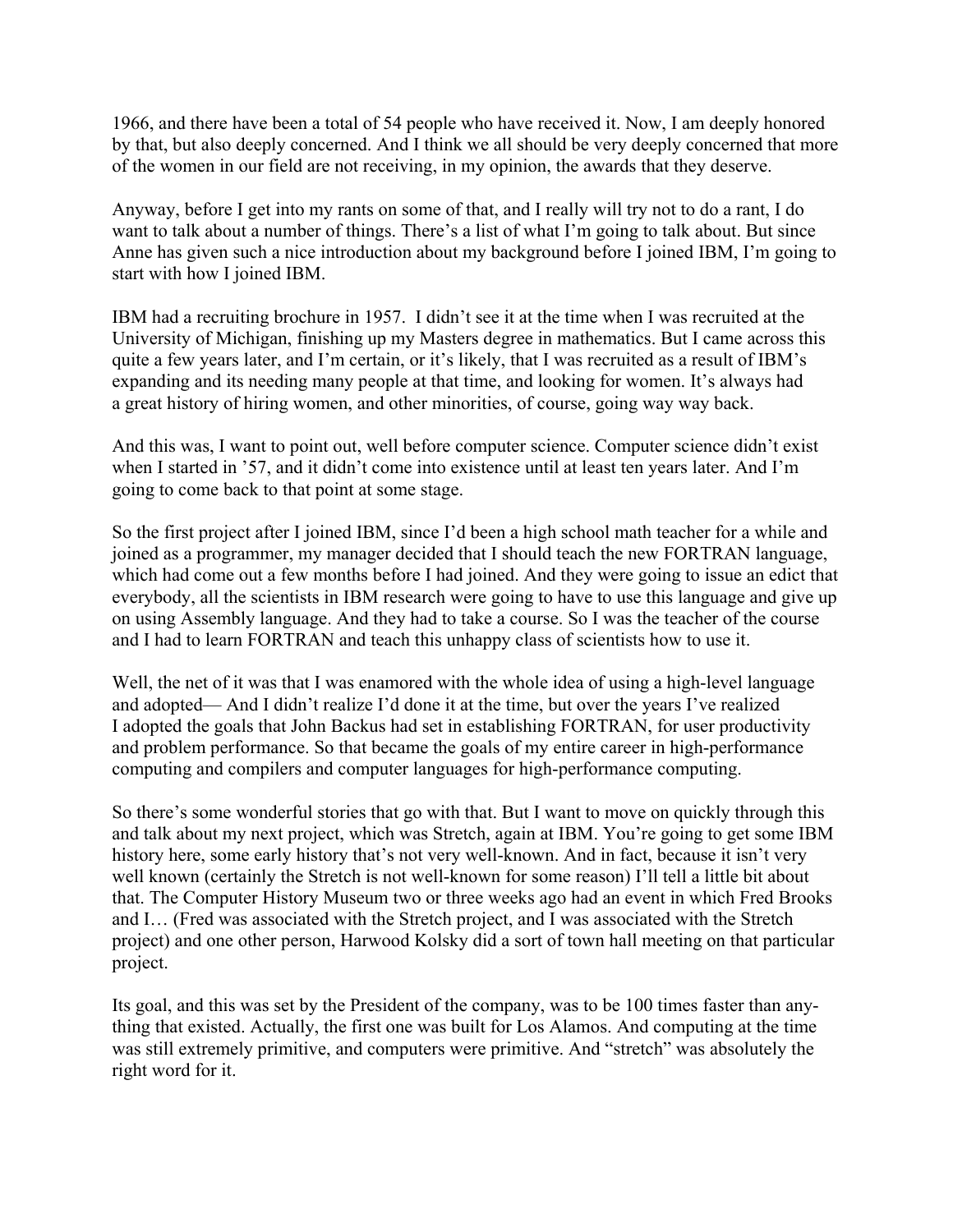I point out on the second line a problem that the designers recognized actually in 1955, that memory access time was going to be their biggest challenge. It's still our biggest challenge in computing. We don't know how to get the data to the computation, and it's still… Caches, all kinds of things, since then and it's still a huge, huge problem.

So the total project involved an extraordinary piece of hardware, and some extraordinary compiler to go with it, an I was part of the compiler activity. But in addition to the Stretch part there was another attachment, bigger than Stretch, and a totally different machine for the National Security Agency, and I was involved with that also. Not with the hardware at all, but with building the compiler for it and a language for it.

That still would be, outside of base technology, an amazing machine today. It was a machine hosted by Stretch. It had a streaming data computational model. It was one of a kind. It had eight instructions with unbounded execution times. And of course the basic purpose of the machine was to do code-breaking on data collected up on listening stations around the world. And there was another part to it I don't mention here where the data was stored, which was an integral part of the computational units. And it was the only system that has ever been built that had perfectlybalanced I/O, memory, and computational speeds. So hundreds of thousands of bytes of data could flow through and be analyzed— Looking for patterns, of course that's what code-breaking is largely about. Looking for patterns and accumulating data as a result of the Harvest section.

One of the great designers of that, and Fred and Harwood and I agreed at Computer History Museum event that the greatest designer on the whole system of Stretch and Harvest was Jim Pomerene, who is still alive. He came to IBM after working with John von Neumann on John von Neumann's computer. He was the lead engineer there. And he has not been properly recognized over the years. And in thinking about Jim, I realize that there are many many others that have not been appropriately recognized over the years for their work. Now, in his case a lot of his work was top secret. Some of it was very very early, but he still to this day is working with people on various problems related to these kinds of systems.

My role was again the compiler (I'll show you a picture of it in a minute) but also a language called the Alpha language for the code-breakers to use, and it was a perfect match for this very special-purpose machine in that the code-breakers could write their code very succinctly, their algorithms, and have it map to this very special machine in a very short few lines of code. I recently looked to see how many lines of code would it take to do a DNA mapping, if one had the system and had the Alpha language, and it was about fifteen to do a total DNA mapping.

Now, we don't have languages like that anymore, or not many of them, that are so high-level and so very special-purpose. As we move forward from where we are and what our next steps have to be (and I'll talk about that in a little bit) we're going to have to be rethinking a lot of how we do computing these days. And we're at a tipping point in the computing field, and a lot of changes are going to be happening. I'll get to that. But going back to looking at something like this, it's clear we can rethink some of the lessons that were learned at that time, and in this particularly bold project.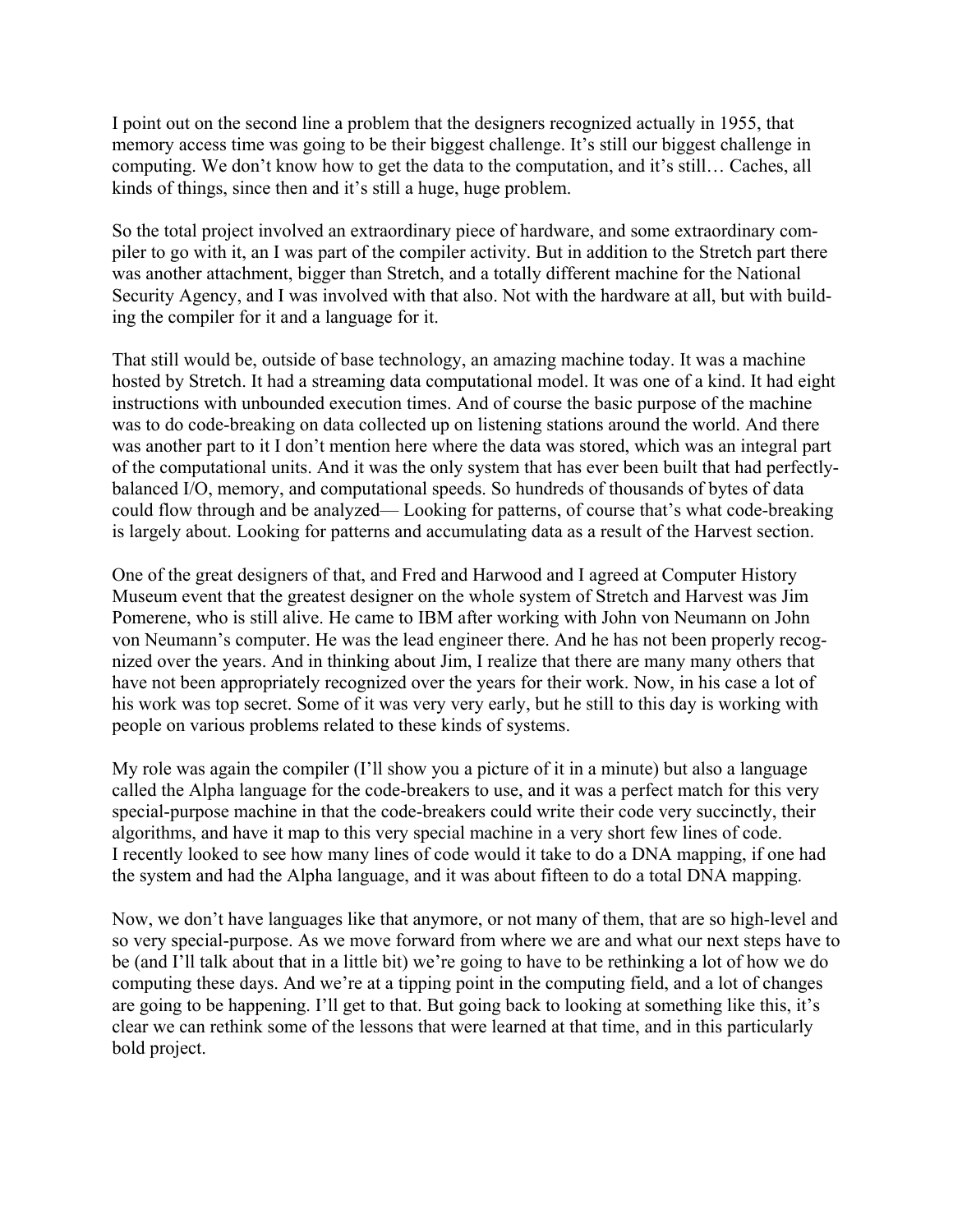Here's the compiler we built then, and it's still… The pattern of this compiler being able to take multiple source languages, very different source languages. FORTRAN, a business language COBOL was popular (It was sort of like COBOL) and the Alpha language, which was the language that the agency wanted. And then doing a formal analysis going down to an intermediate form, going through optimization and transformations, and then on an intermediate form that could represent all of the source languages, and then mapping those to the two different target machines… IBM's product compiler today, the family of XL compilers, looks like this in some sense, and it can take all of the product languages that IBM has for its customers to all of the machines that IBM has towards customers, though a system that looks sort of like this, in intermediate forms.

So what were the outcomes of this project? Well, the Stretch didn't reach its 100 times goal. (I'm having to look at my own slides because I thought I'd have my own computer here. They took it away.) But the President of the company, Tom Watson, had announced a 100 times goal on this project, and then he had to apologize to the world. And in fact the FORTRAN compiler, which should've been the simplest part of it, also failed in terms of how for another customer, (this was for weather forecasting), it took 18 hours to do a 24-hour forecast. It was both the machine was not as fast as it was supposed to be, and the compiler was not as fast—it didn't produce as good code as it was supposed to.

But we were inventing everything, and it was a group of very young people. And no experience. And there wasn't any experience to be had anyway. We wouldn't have taken on this project, I think, if we knew what we didn't know.

I might say, as far as the compiler was concerned and the project itself, there were many women involved. Four of us were first-line managers on the compiler, and three of us were women. And this is in late 50s. But computer science didn't exist yet. That's not computer science's fault per se, but I did make a link later on which had to do with how the professionalism of the field evolved over the years as to why we've had some problems with that.

So you see a comment there by Dag Spicer from the Computer History Museum. They have one of the machines, the Stretch. The Harvest disappeared into Fort Meade. I was at Fort Meade for a year and actually was there in the basement during the Cuban Missile Crisis. It was a marvelous and very interesting, very scary, experience. And I thought I would be spending the rest of my career there because I was supposed to write the acceptance test code, and it was to do automatic abstraction of articles, and I didn't. So I wrote up in Alpha an automatic abstracter and I never thought it'd be able to abstract *Time Magazine* articles, but it did the second time, and I got to go home. But I was amazed about that.

Okay, just going quickly, the next project that I was involved with (though /360 came along in here, too) as far as IBM history is concerned was to build...those of us that were disappointed we didn't really succeed on Stretch, that we were to build the fastest machine in the world, again. So we did that. Joined a project to do that, we didn't do it. It was cancelled.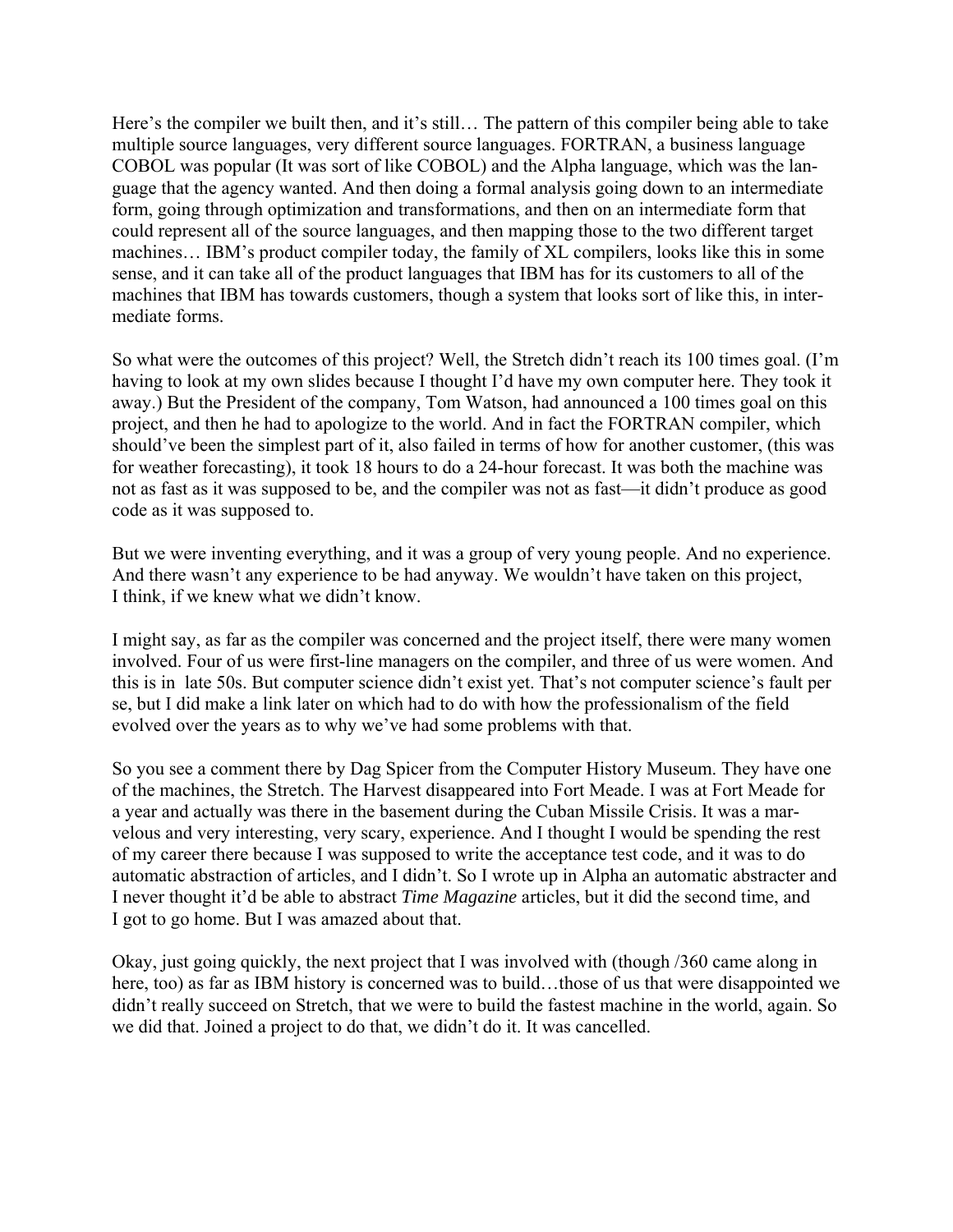And this time we had moved to California. We were in Silicon Valley, before Silicon Valley was there. And we moved there in order to get away from the Armonk headquarters of IBM. They were distracted by what was going with another big project, the 360 system.

So this, we got a long ways, and did build an experimental compiler, because we didn't know what the machine would look like. So we built the experimental compiler to be languageindependent and machine-independent. It was a carry-forward of the very first piece of work we had. I had John Cocke's picture up there. He was an earlier Turing Award winner, and this was his favorite project, and he was one of the drivers of the engineering; just absolutely amazing man. I've had the good luck all through my career of working with some really truly great people, and that's been very fortunate.

But there weren't really any women on that project. It was interesting that seemed to, in that period of the 60s, start to fall off.

When this collapsed in Silicon Valley everybody left to go every which way, I actually stayed on for a while and tried to get the compiler embedded in some work that Gene Amdahl was doing (I worked for Gene Amdahl, if you know him) but that didn't pan out.

So I took a sabbatical at NYU, and my career has always had a circle of research, going to product and, moving often with the research out to product, and then often with doing a sabbatical or some period of time where I look again at what the research issues are. And going to product is a great way to find out what the research issues should be. You spend all your time not solving interesting problems, but trying to meet a deadline, and stack up new interesting areas to explore.

Then I spent a period kind of getting my things back together again, doing a lot of product work, compiler work, adding on, writing some papers. And then IBM, which was very late in getting into parallelism, asked me to put together a compiler group to look at automatic parallelism. And that turned to be one of the most fun recent projects I had. I went to visit the University of Illinois, where great parallel work was going on, and NYU and some other places, and hired a lot of young people and we put together a team that for 10 or 15 years just poured out papers and compiler technologies and built pieces of it and everything. I really really really enjoyed that whole era.

Now, I skipped over what happened when I first came back to research after this kind of roundtrip to the West Coast, and I found a glass ceiling. It's taken me quite a long time to understand why the environment had changed. And I am convinced, and everyone I speak to guesses that it's the same reason… What I believe is that computer science emerged as a science, as a profession, with all the requirements on what professional standards and requirements of what one needed to know to get a job in the field.

Most of the computer science departments in the mid-60s emerged out of the engineering schools, which are almost all men. And the engineering schools had courses that the students had to take, and the companies then were hiring people that satisfied criteria that didn't exist early on when computer science didn't exist. Earlier, when anyone who had good marks and was bright and eager, I guess…bright-eyed and bushy-tailed, could get a job. And they didn't have to be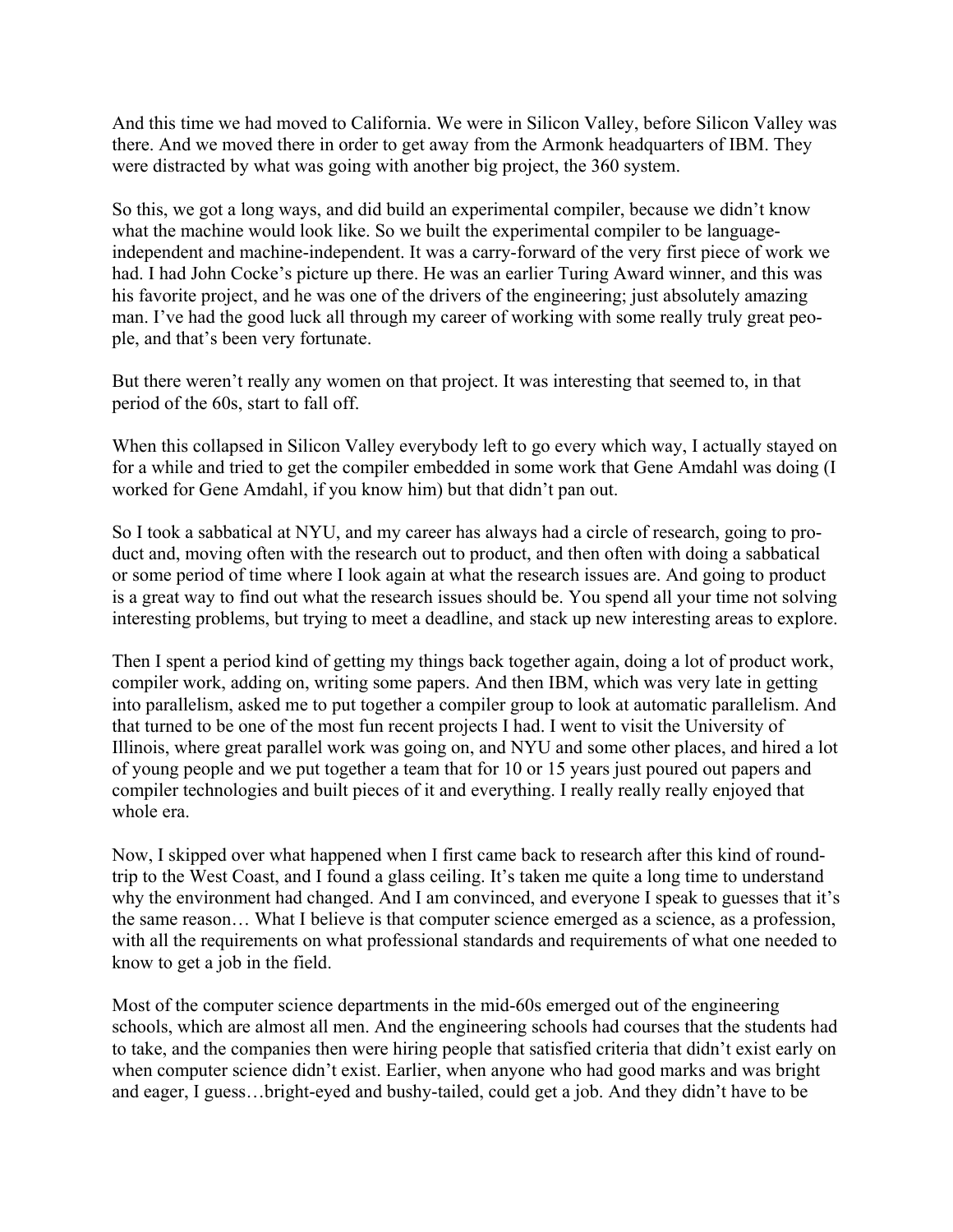mathematicians or scientists. They could be English majors, or whatever, because the field was growing and no credentials had been established.

In that period, then, credentials were established, and by the early 70s things had really changed for women, at least in my environment, and most other groups that I've talked to about this theory absolutely agree that that was where there was a significant shift.

Okay, moving forward.

I retired, by the way. I didn't mention that. I did it after 45 years. And then after 50 years of being associated with the field, I received the Turing Award and my life changed.

And I want to tell you what it was like to get a phone call from Ruzena Bajcsy, actually, she was chair of the Turing Award committee—this was in January or February of 2007—to tell me that I was receiving the award, which was stunning. And then I of course got calls from every other person on the committee. But I was warned that I couldn't talk about it for two or three months. ACM and IBM needed to get the PR together. And I was kind of happy that there was a delay in that time, because I had time to think about what this meant to me, and in the first hour of hearing the news… I was home alone and I just kind of paced around and talked to my cat. And realized that one of the things… There were two things that came up. What in the world am I going to talk about? Because Turing Award people and Jim Gray, who was a former winner and he talked with me that week. That following weekend was the weekend that he disappeared, very sadly. But he said, "Well, you're going to be on everybody's A list, so you better get started thinking about what you're going to say."

But the other thing that I kept coming back to was the fact that so many women that I knew, that I'd worked with, and were deserving of so much more recognition than they had ever gotten in their careers… And that's true of men too, of course, like Jim Pomerene. But it really made me feel that part of what I wanted to do was to try and change that, change the way we recognize people and increase the recognition. I now am on a committee in Anita Borg that Katy Dickinson heads, trying to focus on awards for women. I spend quite a lot of time not so much on that committee but thinking about oh, we've got to nominate so-and-so, do something about this, and stimulate those awards. And I think that, hope, just like mentoring this is an extremely important task for all of us. And it's for both men and women. Equity is important here. But I think there's been some equity lacking for some people.

So what I'm going to do now is talk about, and I'll be quick about the next subject, is what did I decide I was going to talk about. I have a little something to say about whither computer science, and the last one is where of course have all the women gone? Well…they're here. And that is great. This is just a really uplifting feeling.

So I'm going to go very quickly through an exciting new problem, which is both an opportunity for a lot of people, and a lot of women have gotten involved with it. And it's new. Well, let me just tell you what it is.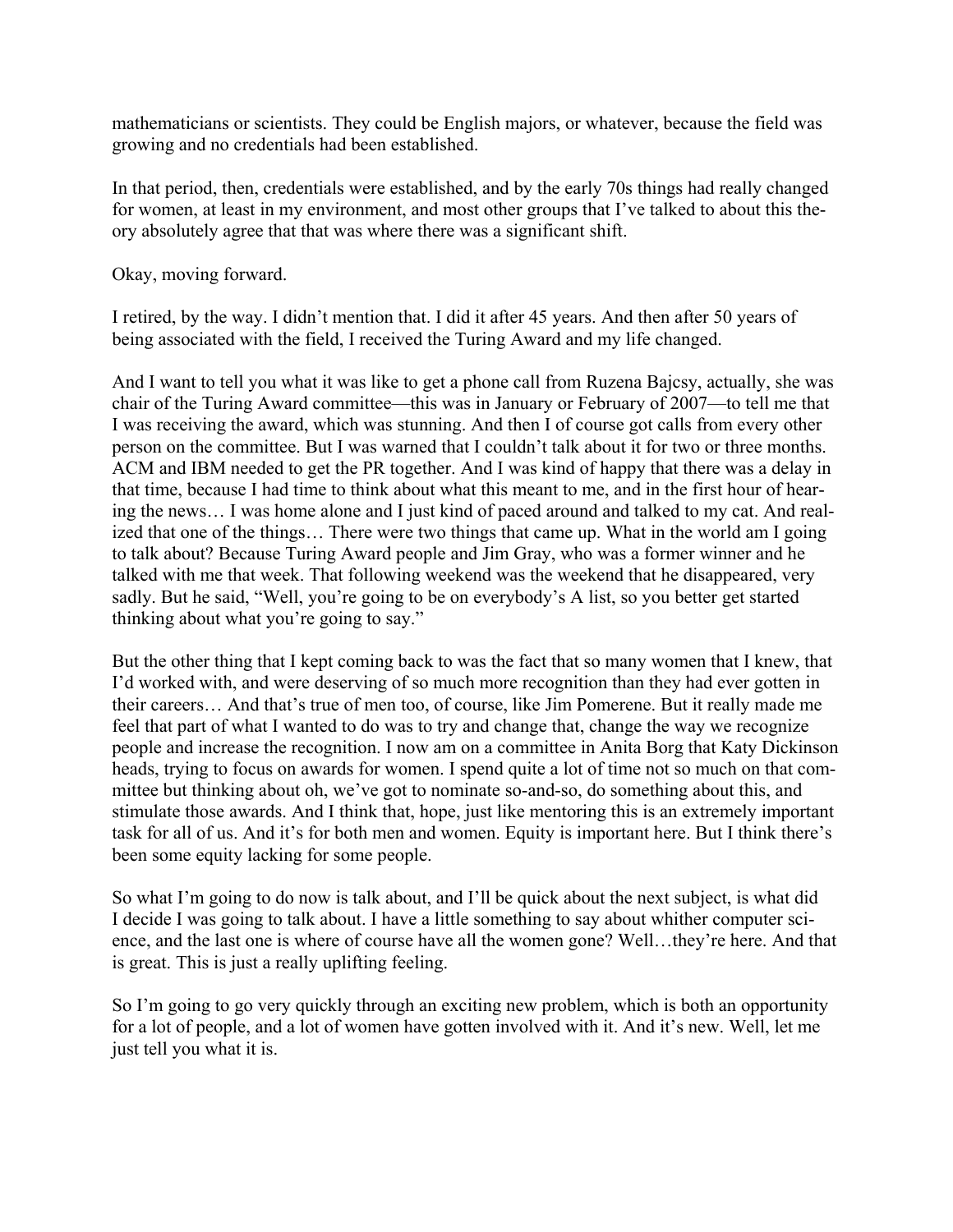

The performance of computing is not going to stay on the curve that is shown up there. Each dot on there is the fastest computer of that year, starting with ENIAC way down in the corner, 1944 I guess, and going up to the Blue Gene. But there's that curve, which is Moore's Law, which has been very steady and doing well in the high-performance field. But what is happening is that the drivers of this, the basic core technologies, are in trouble. This is not my specialty, but some people here would know a lot more about it. But it's in trouble.

The performance futures have fallen off, and fell off about 2002 or 2003. I was talking with Greg Papadopoulos this morning and trying to pin him down on just when it had happened. Any who, close enough. So that is creating a serious gap in the expectations of this area. And also there are problems with heat and energy. That's a separate problem but due to the same root cause of miniaturization.

So now what's the solution? Well, the solution is to move to have explicit parallelism, back to a field I know a bit about, and do it in software. And have what's on the chip, the actual technology…the parts can be much simpler, much smaller, much cooler. And put all the work that they used to do in terms of having capabilities on each of those chips, lots of heavy-duty capabilities in the transistors on these chips, onto the code that's produced by software.

What they've done is given us a tool which, with a lot of parallelism, but it's up to us in software to figure how to use it. And this is a comment on the parallelism, and in fact, we cannot, without a huge amount more work, we're not in a position to either in software or to ask the users to do it. The architectures upon which all these gadgets are based and which are the target of all the software that runs, is changing as rapidly as I have ever, ever seen it, and it's just getting started. This is going to affect everything from the very high-performance computing, maybe even less up there, but it's going to effect the handhelds and everything.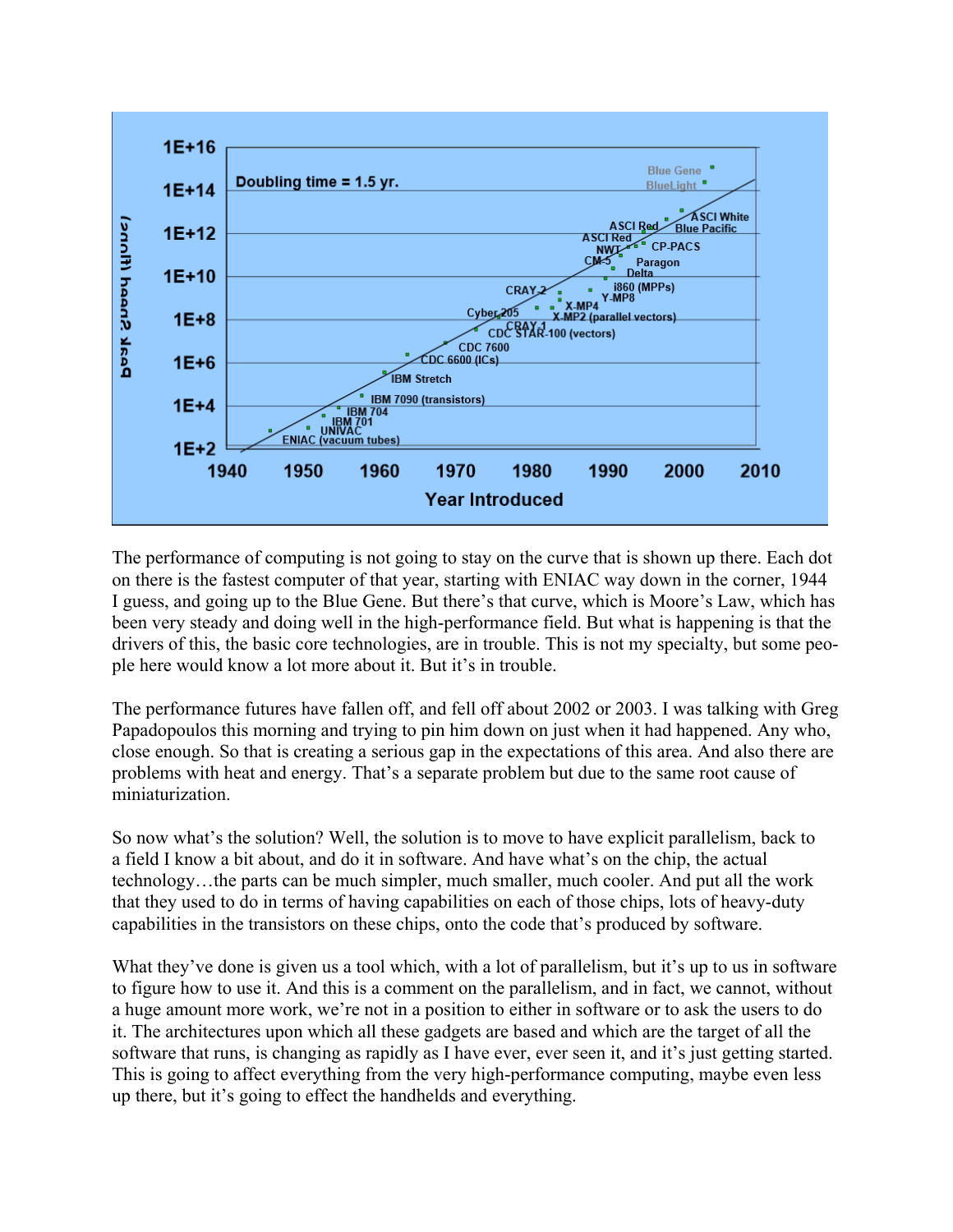So we're at a fairly fragile crux point in computing for basic assumptions we've been making about computing for a long time, for 60 years. And the software's not in a position to help, to do it, and neither can the users grapple with all of these myriad architectures that are going to emerge at a very steady pace.

So John Hennessy, the President of Stanford and of the Hennessy-Patterson books has said that it's the biggest problem computer science has ever faced, and I absolutely agree with him. I'm not sure that there's any disagreement on that statement. I see it as also the biggest opportunity we're going to get to make some very nice advances in compilers and languages and parallelism. But it's going to mean new languages, new compilers, new systems, and it's not going to happen overnight. Fortunately, the community recognizes all of that, and the community I think itself, from various companies and certainly universities, are all coming together and cooperating on different ideas and aspects of this issue. It's really a time of change for our field, and a time when I think since there are already quite a few women working on aspects of this problem, that it's going to be an opportunity for the women to play major roles. Partly because they're such good community-builders and communicators. I won't go down that…why, but it really is happening in every corner of our field.

As I said, the change is happening. This is a little sidebar. I really have been unhappy about computer science, but I'm really not in the middle of the issues of education in computer science, of the curriculum. But it distresses me that I see less and less interesting work being done in my own field. Piles of papers and conference after conference, and I don't find much new happening. So I've been distressed about the field itself, and I heard Dick Carp, who's one of the great theorists in the field (also a Turing Award winner; he's at Berkeley) say in a talk a couple of weeks ago that computer science "is placing itself at the center of scientific discourse and exchange of ideas, and this is only the beginning." He also says the algorithmic world, which is part of our computer science is changing mathematical, natural, social, and life sciences. So I think that this is absolutely great news from one of our great thinkers. It means change is happening in a very fundamental way.

Switching now to more of where we're going in women's issues. This is first of all my hopes for the future. I'd like to see a new generation of women experience the excitement I feel for the whole of my field. I would really like women to stay in technology, stay in the science side. It's terrific when they become great leaders, but not all women are destined to do that. It's great when you can, but there's a happiness, a joy that I find every day, in the field that I specialized in for the last 50 years. I get excited by new ideas and the new opportunities. And discouraged sometimes, of course. But it's a great feeling to be part— And it'll go on the rest of my life, I'm sure. As long as I have my mind. One always starts to worry.

And I'd like to see women creating the workplace that meets their individual needs. We're at a point where we have so much wonderful technology for communicating and sharing, and it's global. And a global company like IBM has projects where the individuals or people on the projects work on components of the project around the world. If there's an expert in Bangladesh, that person is part of the project and so forth. And well, you know the whole globalization issue, it's adding a great deal to the diversity of our ideas and to the benefit that we derive from it.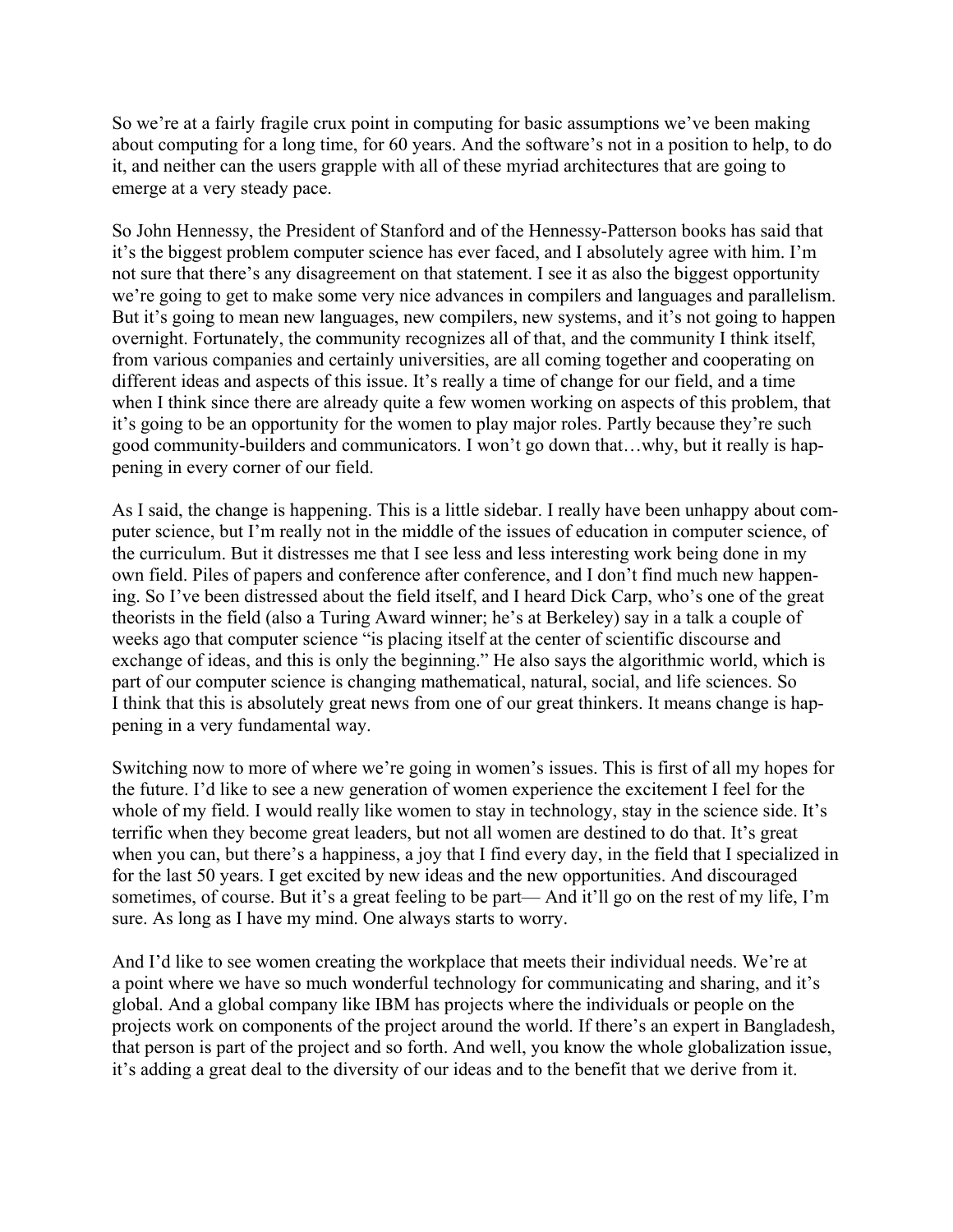And the third one is I'd like to see computer science become a core science. This was inspired by Dick's remarks at the British Computer Society workshop on visions in computing last week.

And I'd also like to see Anita's goal happen. She had a goal for us to have 50% women in the workplace by 2020. Anita had been a student of mine when I had a compiler course at NYU, and I was the only woman and was a professor of hers in graduate school. We kept up a relationship over the years, and I remember one very rainy night I was at work late and I was in a terribly grumpy mood about a lot of things. The phone rings and it's Anita, and she said, "What do you think about  $50/50$  in 2020?"

I said, "Oh Anita, we can't possibly do it. It's 2000 something-or-other. It's impossible, it's impossible. Look at what's going on in the graduate schools and everywhere. We can't do that." So I really poured cold water on it.

And then she said, "Oh, well." She said goodbye.

So I really started to think about it, and about half an hour later I called her up and I said, "Yes."

She was great for putting out grand challenges for all of us, even those of us who would get cold feet once in a while.

And I certainly want to have many many more women, and men, but especially women, have the experience of winning an award as I have done.

And I'd like to spend just a little bit on remembering a few great women. There are many many many many, and I would be in real trouble if I tried to make a list. But Anita is certainly one of them.

When I was in England a couple weeks ago, I visited Bletchley Park, which was the codebreaking organization or site for the British during World War II. It's a museum that's in desperate need of funding, and for a while I've been a long-distance member of the museum because of my NSA interest. But I had not ever visited it. Go there, if you possibly can. And look at their web site. This is where Turing worked and lived and did marvelous mathematics and insights.

Also, I discovered, there were thousands of women there ("wrens," they were called) who were in the service and had been drafted to monitor the German communications. Of course there was the Enigma, if you've heard of that machine. It was one of the German machines, and the British had their own.

Then there's the ENIAC computer, which was being built here in the United States. And by the way, the one at Bletchley Park, though it's been secret for a long time, was the first storedprogram machine. ENIAC came a year later. So technically it was not first, but it doesn't matter. It was essentially built kinda simultaneously.